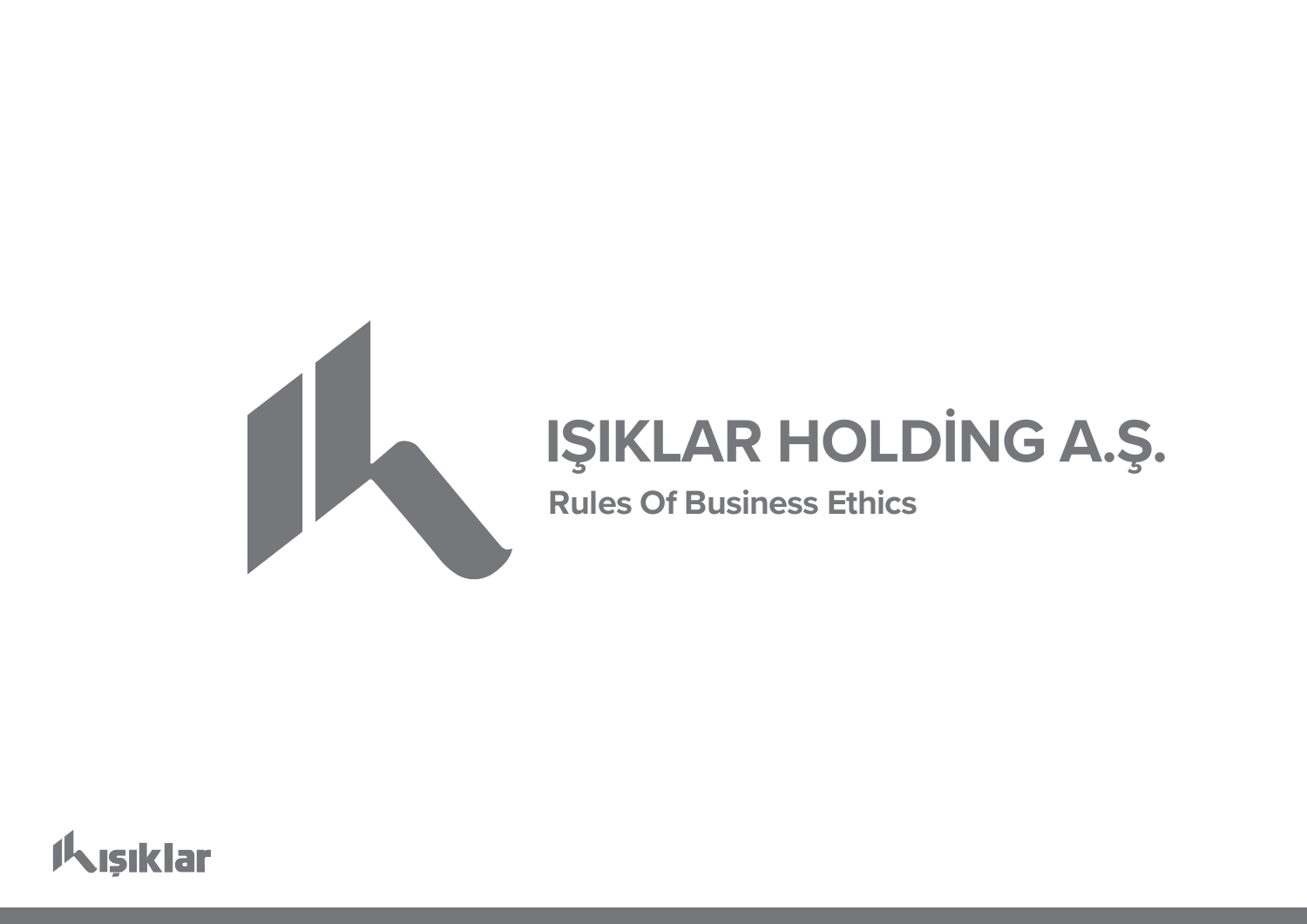



**K**CEMAS





**KCIMTEK** KNİĞBAŞ

KÖZIŞIK

A BND ELEKTRIK

**K METEMTEKS** 













 $\mathbf{r}$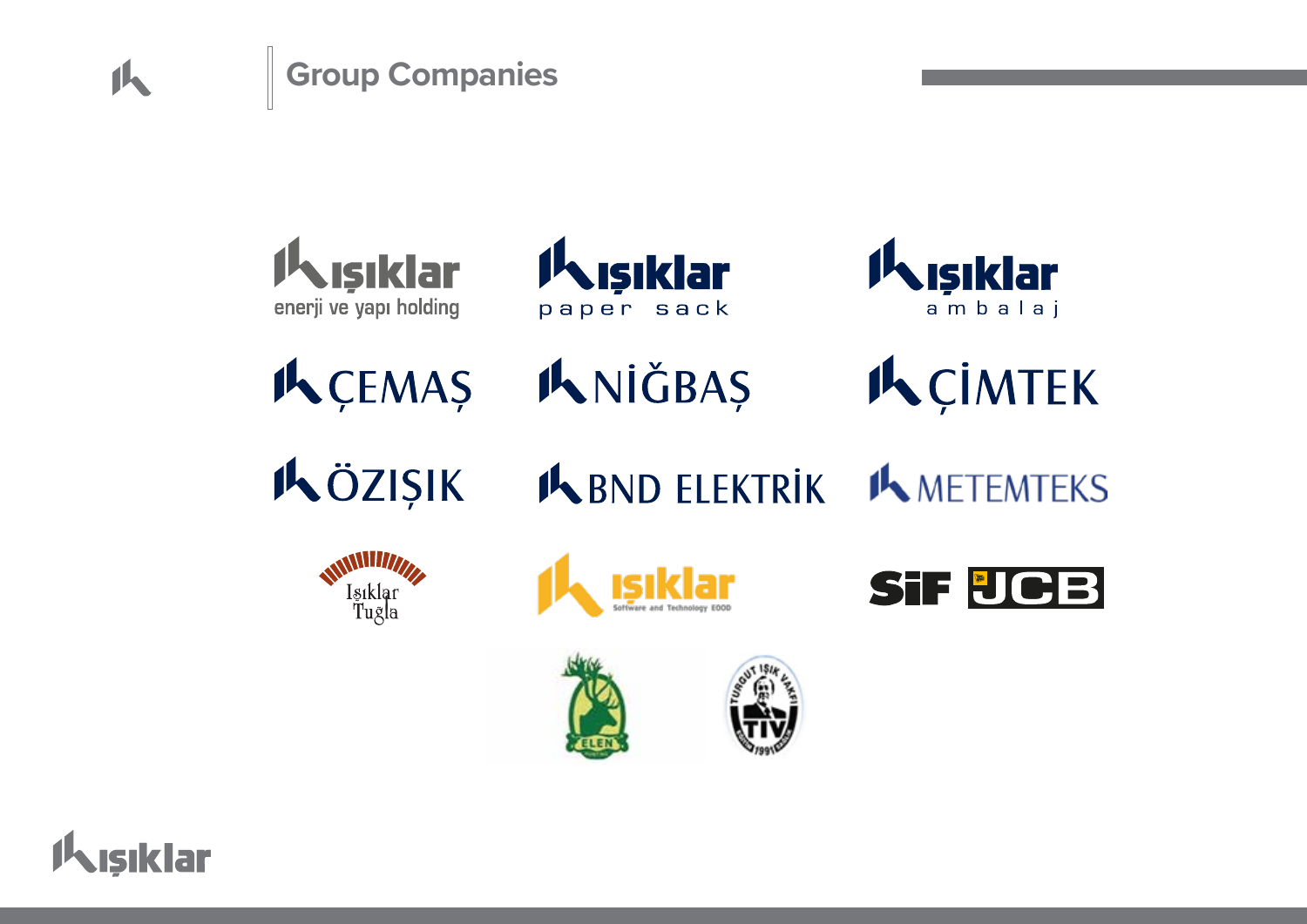# **1 Dear Işıklar Holding Group Employees**

We have adopted *"We neither take an unearned cent from anyone nor let others to have an unearned cent from us"* principle of our Founder Chairman Mr.Turgut Işık.

Employees and shareholders of Işıklar Holding Group acts with the awareness of their responsibilities against the society, environment, customers and business partners and these responsibilities constitute the basic principles of business ethics of Işıklar Holding.

In this context, we have written the "Ethics Rules" which are important both for our group and the individual success of our employees, and our Board of Directors has approved it. Işıklar Holding Group Rules of Business Ethics contains the all the rules which must be obeyed by our employees and primarily by our Board of Directors' members and managers.

Işıklar Holding Group Rules of Business Ethics include all employees. Therefore, it is necessary for Işıklar Holding Group employees of all levels to understand, accept and comply with the Ethics Rules.

Success and reputation of Işıklar Holding Group are in the hands of our valued employees as they were in the past and we all have to work in order to protect this. We are all responsible for the protection of "Işıklar Holding" brand.

Do not forget that we can apply and maintain the "IŞIKLAR HOLDİNG RULES OF BUSINESS ETHICS" which is given in this booklet, with the support and attitude of our valued employees. It is in our hands to enrich and sustain our corporate culture for long years.

We thank you all for your support.

Best regards,

**Rıza Kutlu IŞIK Board of Directors Chairman** **Uğur IŞIK Board of Directors Deputy Chairman**

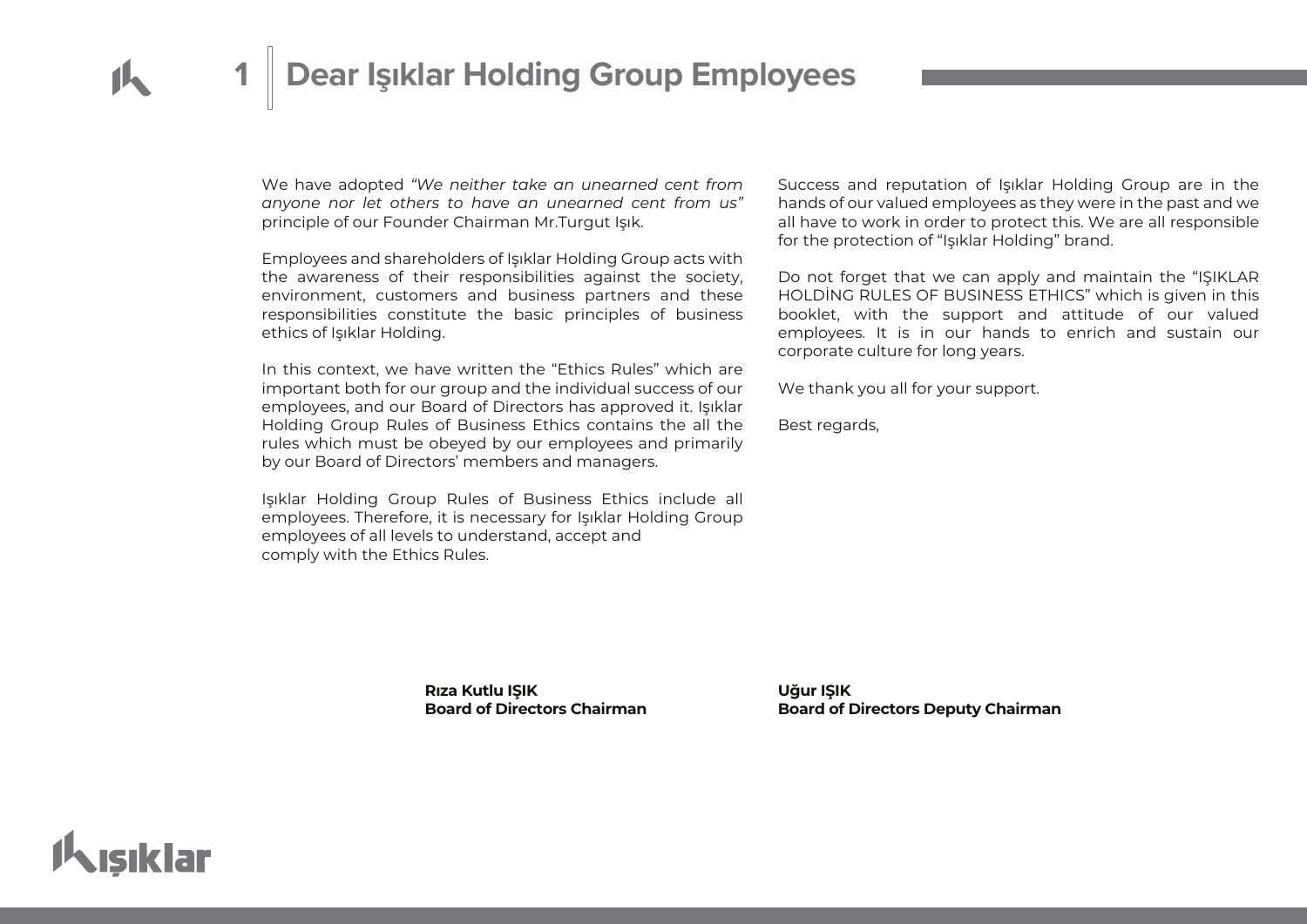# **Founder Chairman**



**"We neither take an unearned cent from anyone nor let others to have an unearned cent from us""**

> **TURGUT IŞIK FOUNDER CHAIRMAN**

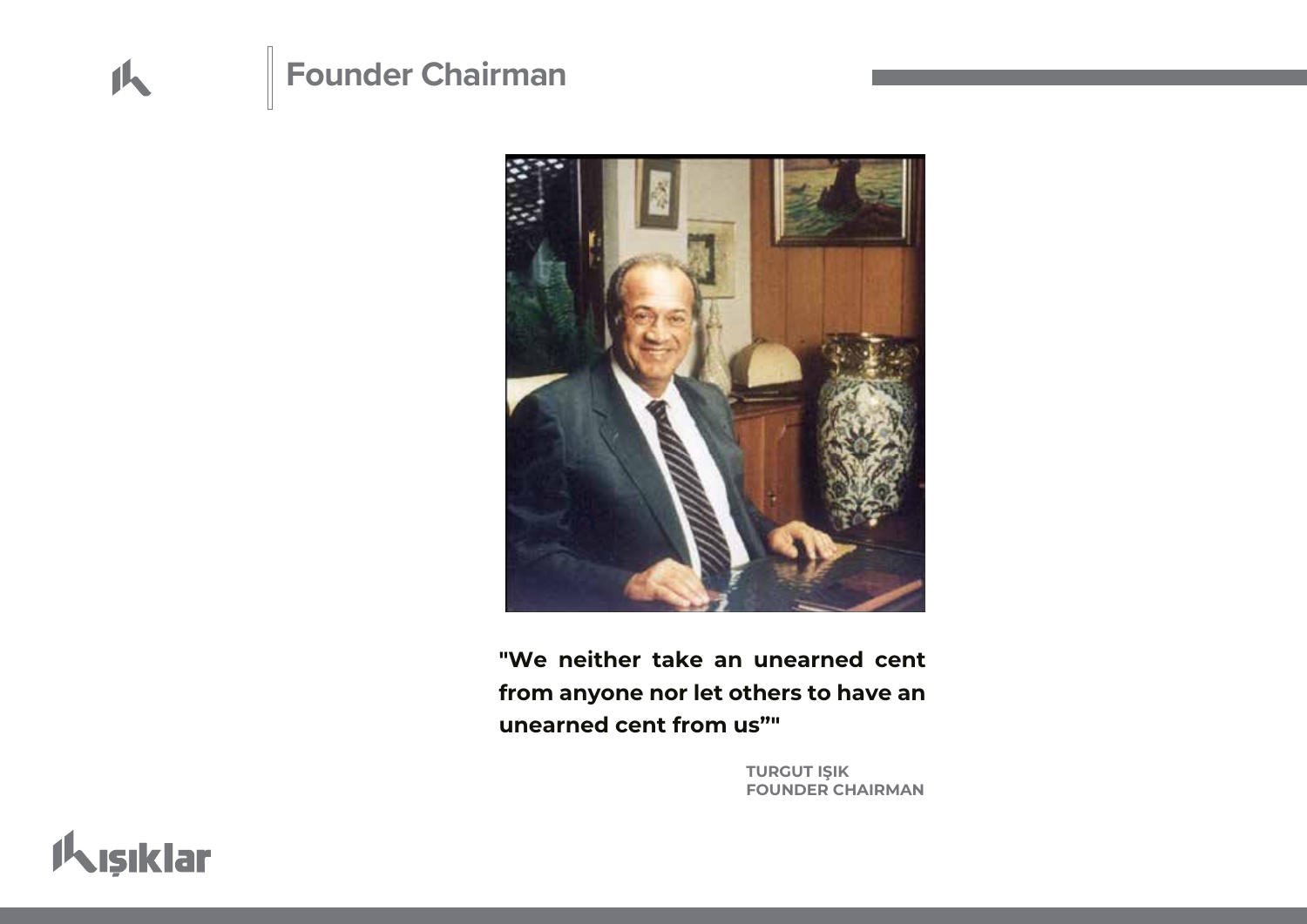# **2 Principles Of Our Founder Chairman**

Do your work fondly, even if you return a big profit to us we do not want you to work reluctantly, our first preference is that you work with good will and fondly even if it causes loss, which is impossible. If it is performed fondly, all business earns.

Those who perform sales services must be clear, no one fools anyone. This is an indispensable principle for attitude towards our personnel, group and companies and individuals who work with our group.

Paying of our debts can never be delayed. On the other hand, our receivables shall be collected with the same sensitivity. In every company, top management bears the responsibility of these issues as well. Our companies shall not leave one cent to other parties, and we do not need the one cent of the companies we work with. We will not abandon the justice principles.

No one gives misleading and false information about the business to their superiors, no one can hide information or allow misguiding.

All works should be performed with the principle of quickest, healthiest and most economical solution. Unnecessary expense will be avoided in the performance of our work.

Goal of all our employees is the profitability of the company. Customers are our benefactors. It is mandatory to always provide the best service and to behave in a friendly manner.

No one (from inside and outside) can make a promise for the works which are out of his subject and authority, unauthorized employees especially cannot interfere with the subjects about payments. General Manager assigns the authorities. In the light of this information, given promises are always kept.

Business and politics are different subjects. Politics are not allowed in our companies.

Our activity to search for new customers as a company can never be stopped.

Our companies have to help each other in all subjects. Let's help each other in unity and let's love each other.

### **TURGUT IŞIK FOUNDER CHAIRMAN**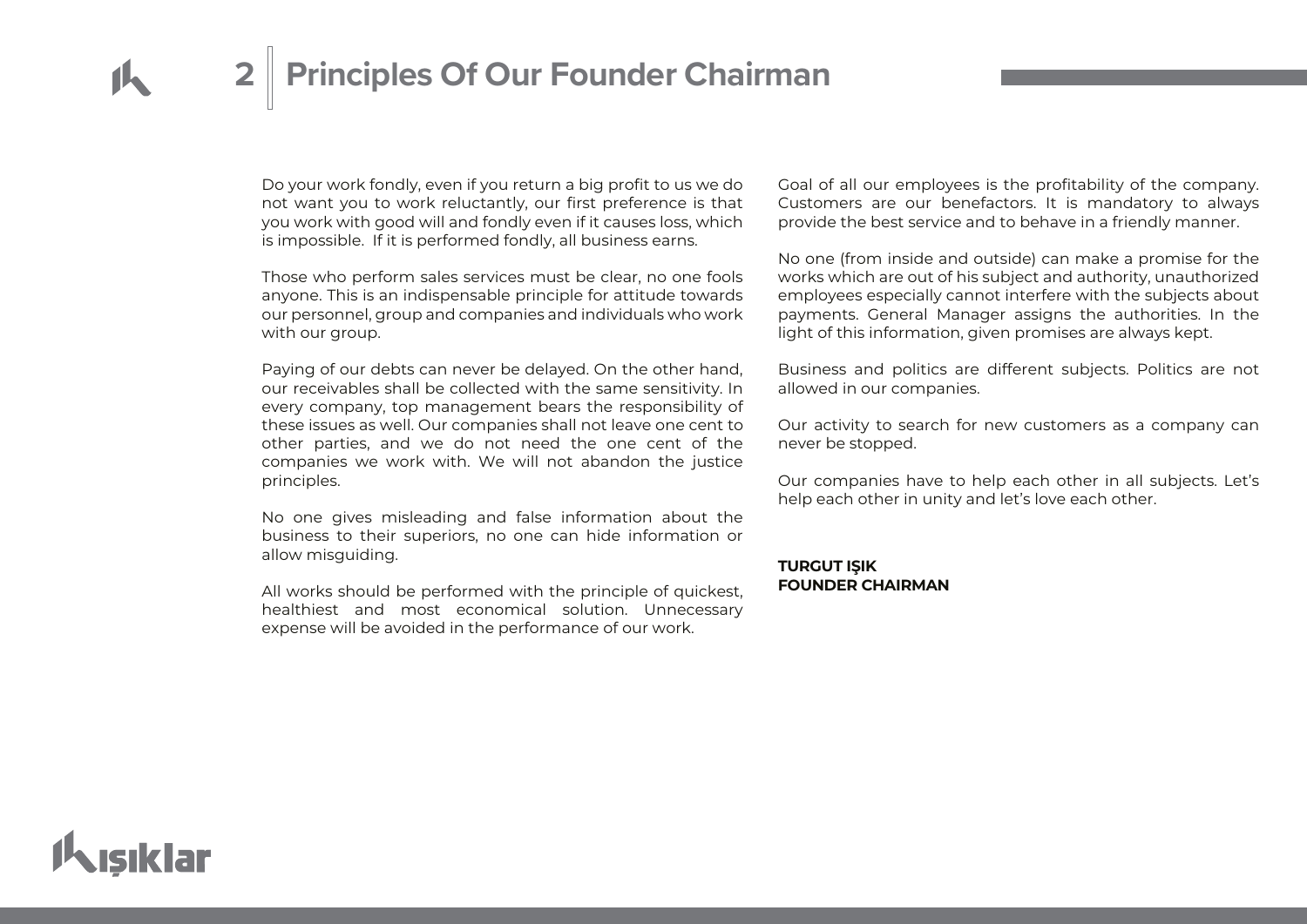## **3 Işıklar Holding Gruop Rules Of Business Ethics**

### What is the context of this study?

IŞIKLAR HOLDİNG GROUP is committed to the highest moral standards in all relationships both between our employees, customers and the society we live in and the companies that we buy products and services and with our shareholders. We are proud of our commitment to the truth, equality and social responsibility. Moral principles and values guide us in all the works we perform:

Honesty: Abiding by the truth with all our employees, acting honestly and downrightly to each other, to our customers, societies, our supply resources and shareholders.

Truth: Saying what we want to express, delivering the products we promised and defending what we believe is true.

Respect: Behave each other in a respectful and equal manner, being conscious of the fact that the labor force of our company consists of different individuals and that each individual is unique and distinctive.

Trust: To give confidence by establishing a clear and intimate communication through team work.

Responsibility: In case of acts against our regulation and company principles, to notify these to the authorities clearly and without hesitation; trying to obtain explanatory and directive information in case of doubt.

Citizenship Consciousness: To comply with the laws of Republic of Turkey and all foreign countries we work with and to carry out our role in order to improve the society we live in.

This study aims to explicitly introduce the business management principles which includes the responsibilities of our employees towards the company.

"Rules of Business Ethics" includes all the managers and employees of the company and subsidiary companies, all these people shall be referred to as "employees" in the text.

As employees, responsibility of each one of us is to protect the honesty and ethical business principles. We are obligated to be honest, reliable, and trustworthy in our relationships and to comply with ethical business rules at every stage our work.

Objective of the business ethics; is to give us a mutual understanding about what issues are expected from us in our field of work besides the existing regulations and rules of our company. These studies stipulate the principles of business ethics which defines us as a company and helps us understand these principles and sets forth some practical and directive rules which will help you follow these principles. However, it is not possible to include each subject and detail in this study. These rules are designed to cover the most encountered subjects, and it is not a comprehensive rule book.

Please read these ethic rules of our company, make time to think about them and make an effort to work within these rules. We recommend you to apply to your manager or Human Resources Directorate for your questions about these rules and possible ethics violations in your company.

Main principle of this study can be summarized as follows;

"As a representative of the company, we need to behave honestly, fair and respectfully all the time and in every aspect."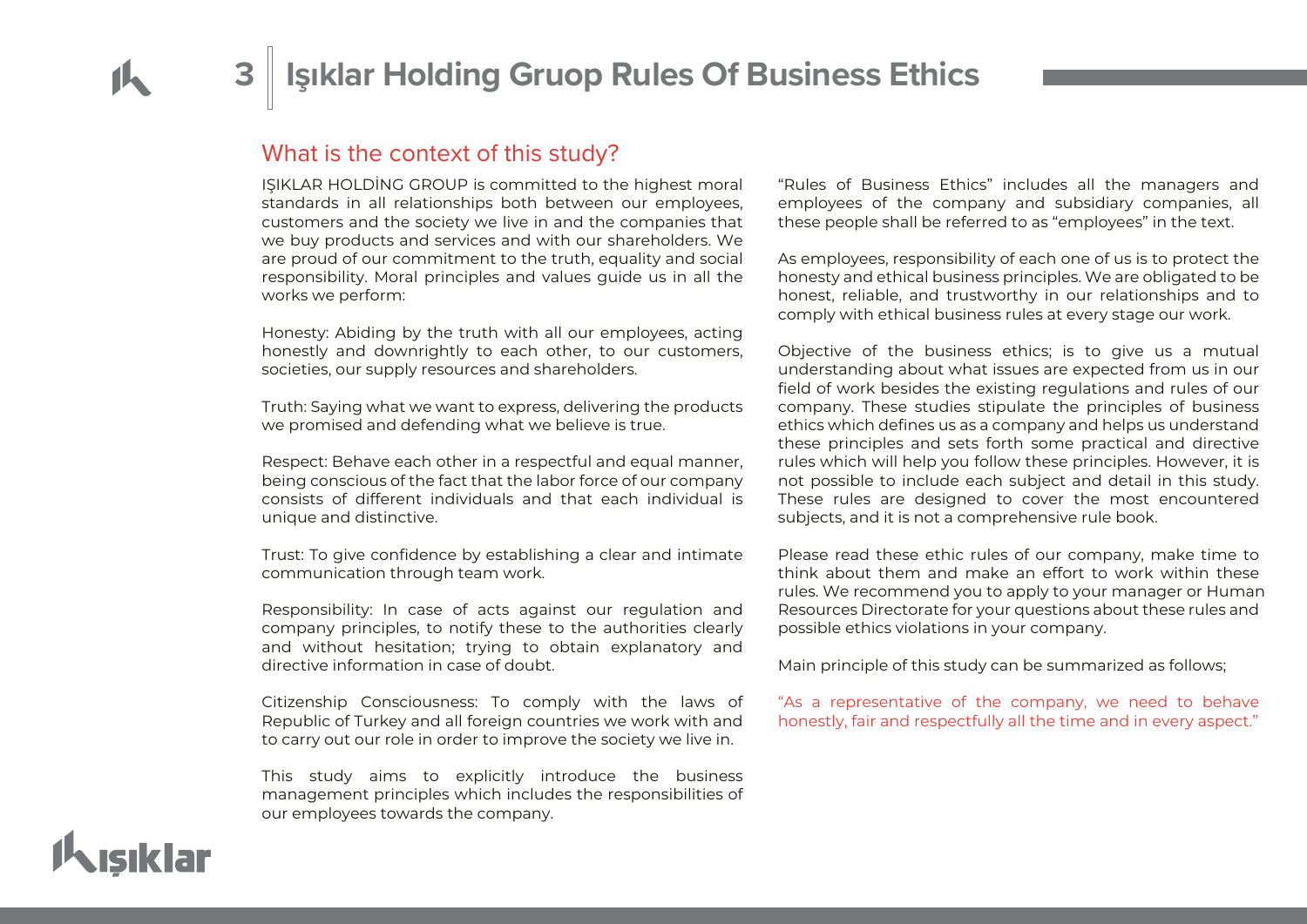## Conflict of Interest

It is essential that Işıklar Holding Group employees stay away from conditions which may cause conflict of interest. It is one of the most important responsibilities of all employees to avoid using company resources, name, identity and power for individual gains and from conditions that may affect the corporate name and reputation in a negative way. Your skill of deciding is one of your most important assets. Conflict of interest, on the other hand, restrains your deciding capability. As an employee of Işıklar Holding, you are expected to act towards the interests of the company.

In order to prevent conflict of interest, our employees are expected to behave in accordance with the following examples.

They avoid causing conditions that may leave an impression of conflict of interest on their behalf of on behalf of their relatives, they avoid taking part in subjects that are related with their or their relatives' interests.

They do not enter into any kind of financial relationship with the customers and suppliers, they do not gain individual advantage by using their business relationship.

They do not hold out on pressures which may result against the company, they do not provide special gain from customers/suppliers, they do not transfer interest between customers/suppliers by establishing an intermediary relationship.

They use their time and effort for the company. They do not undertake any other responsibility that may arise conflict of interest and they do not work within the body of another legal or real entity other than Işıklar Holding Group.

They do not use the information they obtained through their work in a way that it will cause unearned gain.

They do not have influence on the decisions of promotion or awarding of their spouses or close relatives in the company or subsidiary companies.

If there is a line of descent between the employees, there should not be a vertical or horizontal organizational connection in cases of employment, rotation, promotion and assignment.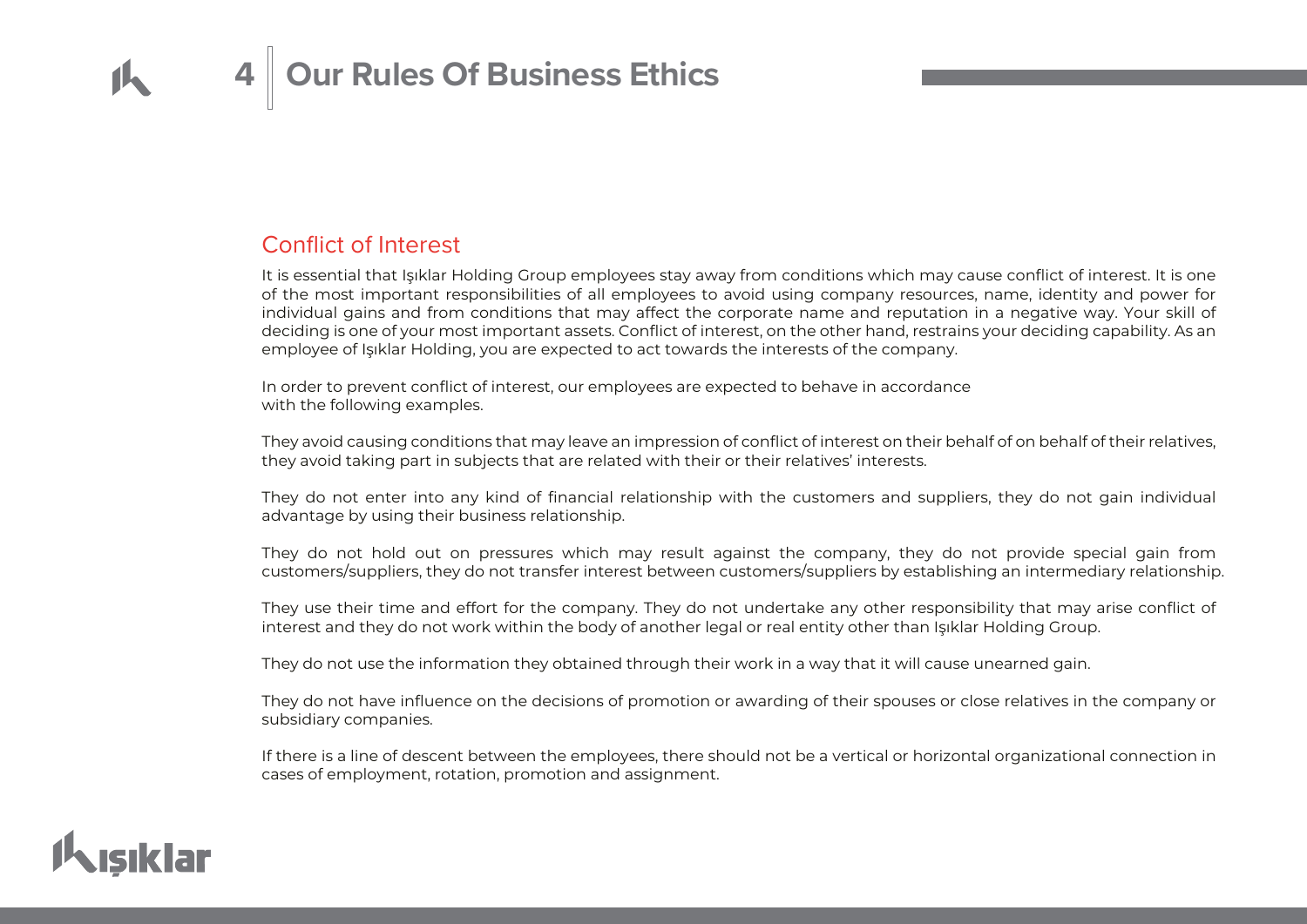## Accuracy of the Records

Accurate and well protected business records are important for us to perform our work. In this context, employees are responsible to provide the accuracy and compliance with law of all records, files and documents they use all operations on behalf of Işıklar Holding Group. In the performance of company activities and in the prosecution of the responsibilities towards company employees, suppliers, customers and official authorities, these records constitute a basis.

Accurate and well protected business records are important for us to perform our work. In this context, employees are responsible to provide the accuracy and compliance with law of all records, files and documents they use all operations on behalf of Işıklar Holding Group. In the performance of company activities and in the prosecution of the responsibilities towards company employees, suppliers, customers and official authorities, these records constitute a basis.

### Usage of Company Assets and Resources

Assets of the company are for company use and they cannot be used for personal purposes. All kind of goods, assets, equipment, vehicles, computers, computer programs and similar products owned by the company and provided to the employee in order to perform daily works, are given with inventory delivery forms and recorded, and they cannot be used by employees for personal interest or for personal interest of others.

The principle of "savings in all areas" are applied by all employees. Employees need to know that using company assets deliberately for personal gains is against "Rules of Business Ethics".

Getting into personal finance relationship with customers, people or institutions that perform business on behalf of the company, trying to gain advantage and looking after personal benefit in concluded agreements shall mean indirect use of material and moral assets of the company and creation and/or encountering of such environment should certainly be avoided.

Employees of Işıklar Holding Group cannot work as board member or auditor in companies other than Group companies without the approval of Board of Directors; they cannot work in competitors or the companies Holding has business relationship with. They can work in nonprofit organizations and universities without disrupting their work in the company and with the written approval of the management.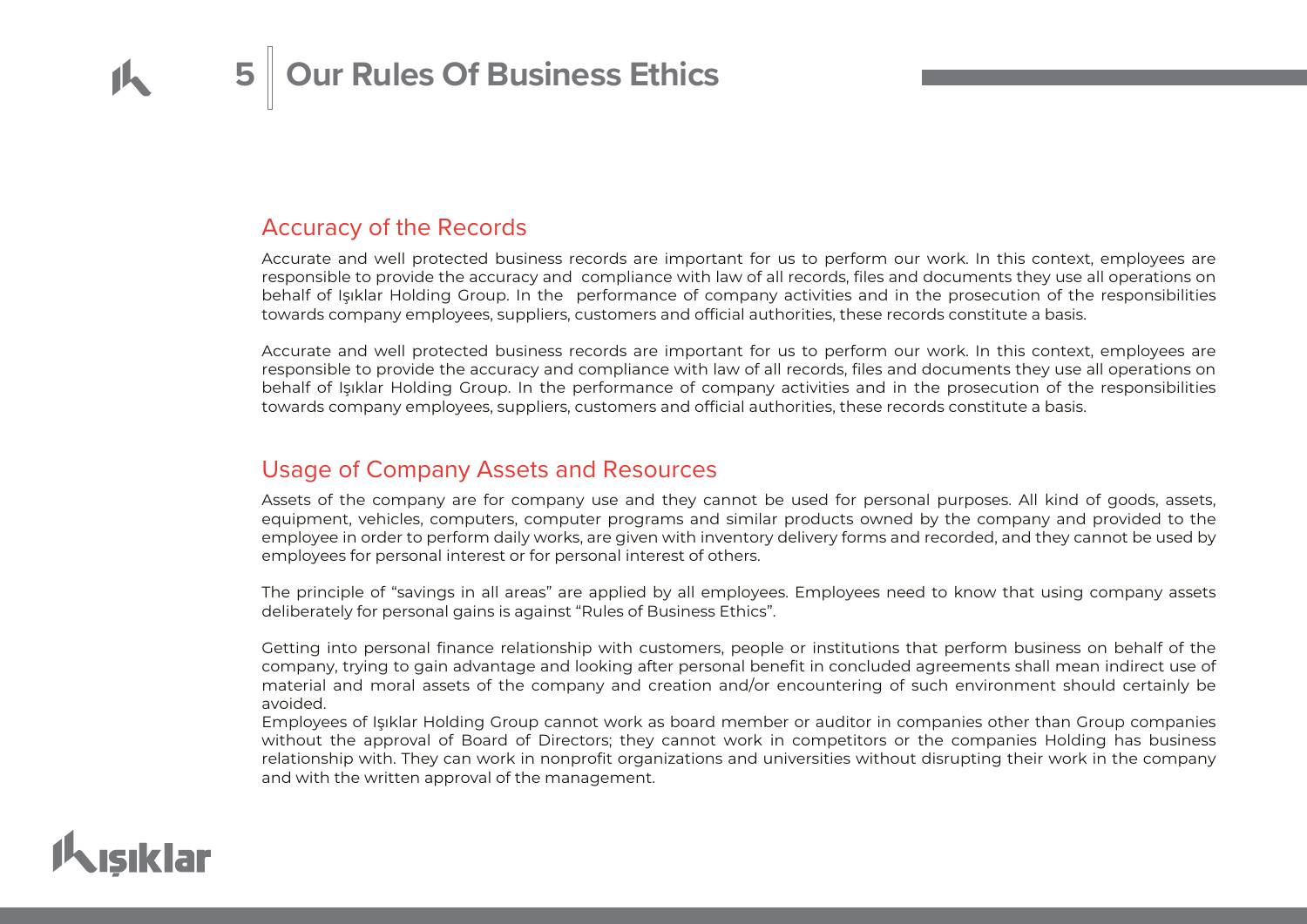### Relationship between Customers and Suppliers

One of the goals of Işıklar Holding Group is "To provide the best quality products and services to our customers quickly and economically". All our employees watch out for being correct, consistent, reliable and helpful in their relationship between companies who are in a business relation with our Company, and with customers. They take great care for a healthy information flow with our customers and suppliers. Every one of our employees, are representatives of Işıklar Holding. We believe that our success depends upon our relationship with our customers which is based on honesty, moral and mutual trust.

### Gift Accepting and Giving Policy

It is essential that Işıklar Holding Group employees do not accept gifts or interest that may affect their objectivity, decisions and attitude, and not to make directly or indirectly an attempt on giving those kind of gifts or interests to 3rd parties and companies. Employees do not request gifts from other people and/or institutions in which the company has a business relationship and they do not imply on that subject.

They cannot accept and gift, money, check, property, free holiday, special discounts etc. which may put the company under obligation.

Gifts and promotion materials to be given to customers, dealer and 3rd parties who have a business relationship with the company, are confirmed by Top Management of the Company.

### Protection of Information

Maximum importance is attached to the confidentiality of the confidential and/or trade secret information of the company and the information and documents belonging to employees and customers. Those information cannot be used by our employees for personal purposes, they cannot be disclosed to the public.

Employees are responsible for the protection of the information of the Company which are not open to public. It is strictly forbidden to use internal information of our publicly held companies for personal purposes.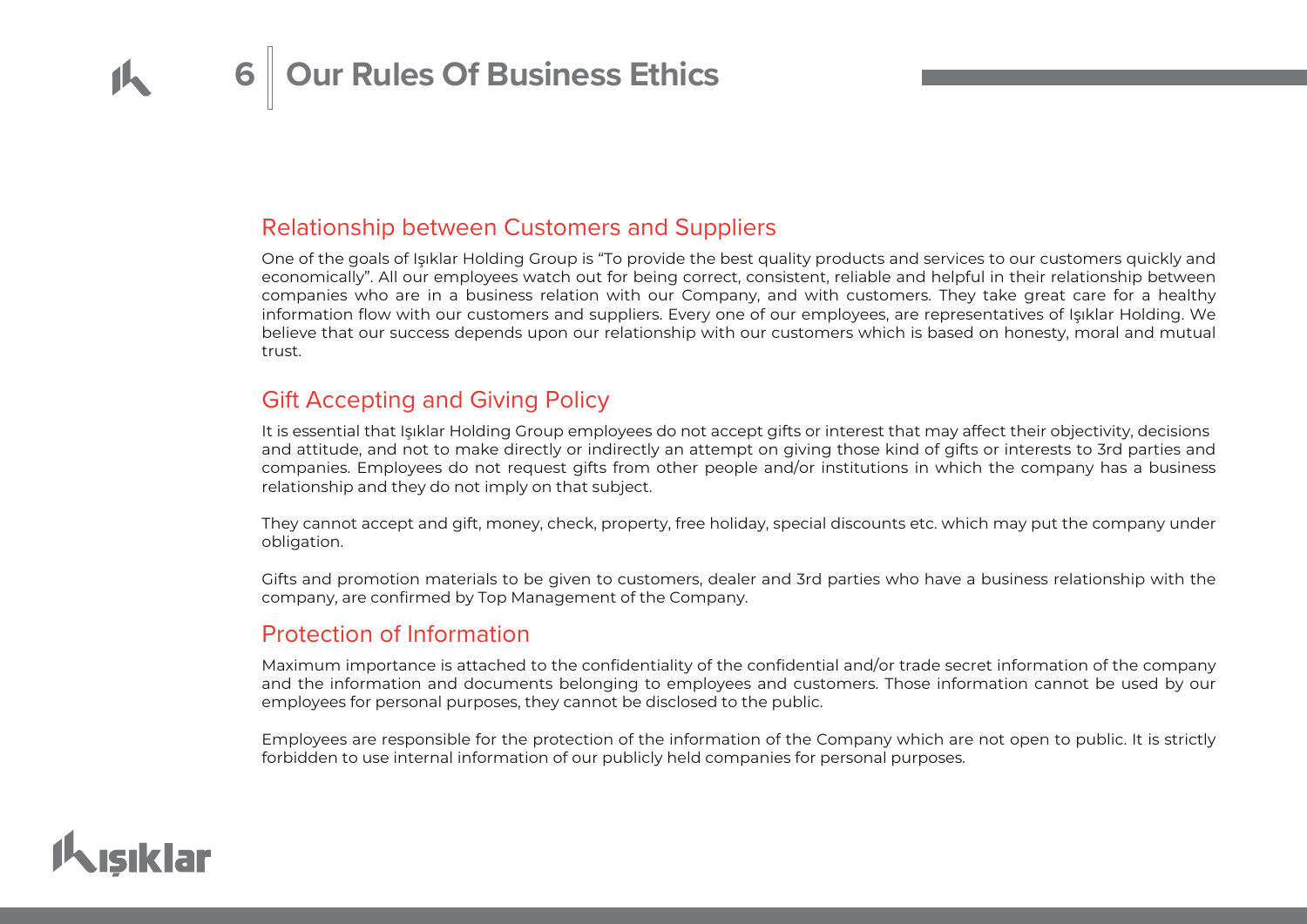### Electronic Mail

Electronic mail has to be used for business purposes. It should not be used for illegal and nonethical etc. messages which may leave you and/or company in a difficult situation.

## Relations with Government Agencies, Private Institutions/Companies, Non-Governmental Organizations and Media

It is essential that the relations of the company with government agencies, private institutions/companies, non-governmental organizations and media are correct and consistent.

Relations of the company with public administration, political organizations, unions and other organizations have to be based on the principles of truth, honesty, equality and independency. It is strictly forbidden to personally make a donation/give a gift to a government agency, nongovernmental organization on behalf of Işıklar Holding Group.

Employees need to avoid conditions which may cause a speculation about the relation of Işıklar Holding Group with the media, conditions which may cause negative evaluation and implementations and attitudes which may damage the reliability, reputation and consistency of the company or sector, or which may generate unfair competition. Such requests and cases need to be notified to Human Resources Directorate or Public Relations Department.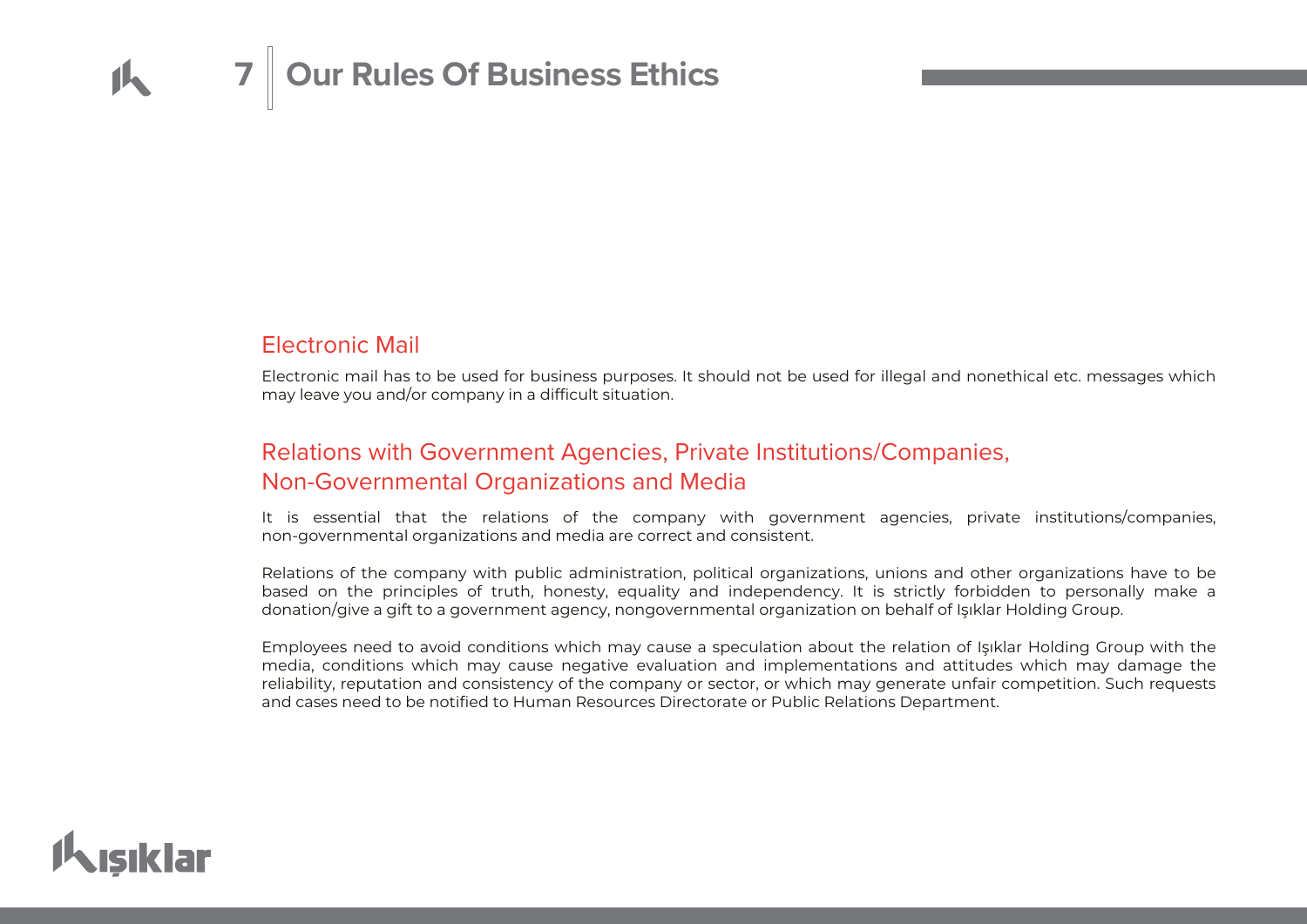## Respect in the Workplace and Business Life

Employees of Işıklar Holding Group act each other in a respectful manner. Employees of Işıklar Holding Group cannot act in a way that may unsettle, disturb the other employees, customers or suppliers or in a way that damages the goods of others.

In Işıklar Holding Group, private and family lives of the employees are respected.

Company is obligated to provide a secure, healthy and efficient working environment. Company pays strict attention to protect the personal information of the employees. Due to constant improvement, trainings are provided to the employees in order to allow them reach the required performance level.

Every one working in the company are considered as equal without discriminating between race, language, belief, age, gender, nationality, disability and other categories which are legally protected.

Unwanted, unwelcome acts and all kind of acts which are not welcomed by the respondent are included in the scope of harassment. All kind of acts which are not taken kindly by another employee and acts which contain sexual messages or threats are included in the scope of harassment. All kind of offensive and mocking attitude towards the disability of a physically handicapped employee are included in the scope of harassment. Within this context, all employees pay attention to their attitude towards each other.

### Prevention of Unwanted Acts in the Workplace

### Use of Status Power in the Workplace

Abuse of status power may originate from misuse of personal power (title, physical, personal, age) of the employee or the misuse of collective power (power originating from majority). Responding in an appropriate and constructive attitude towards the errors made by employees in a reasonable and logical level, evaluations performed for the improvement of employees in the performance system etc., are examples of normal use of status power.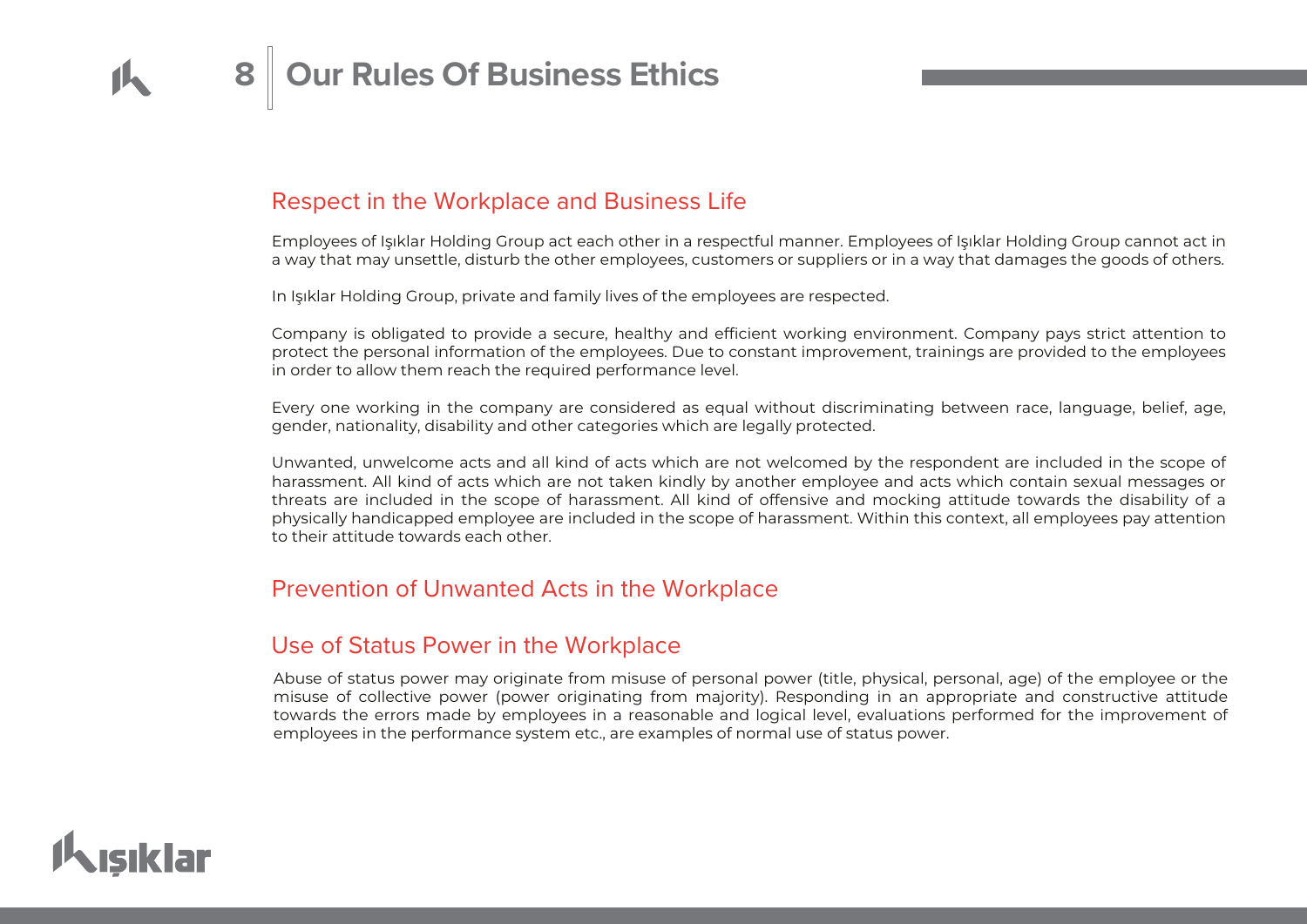## Harassment, Targeting, Sacrificing

We all have right to be respected and human dignity. It is not possible to accept an action which may violate this or especially sexual harassment.

We should avoid acting or speaking in a way that it would isolate the employee, targeting someone and wearing actions which may create psychological pressure. Systematic and planned actions directed at alienating the targeted employee from work, reducing his performance and causing him to resign may be given as example. (for example: criticizing the personal life of the employee, interrupting him in crowded environments, insulting him in front of other employees, ignoring his success etc.)

Işıklar Holding Group takes all measurements to prevent such actions and it expects from all employees to pay strict attention to this.

### Our Relation with the Environment

As Işıklar Holding, we know the importance and value of a healthy and clean environment. Our employees have to apply the principles of health, security and environment correctly in all areas where our company operates.

Protecting the world we live in is of utmost importance.

We pay attention to plan, construct and operate working places which protects our employees and existing resources. This attention also includes the use of necessary protective equipment, taking measurements and performing the works securely.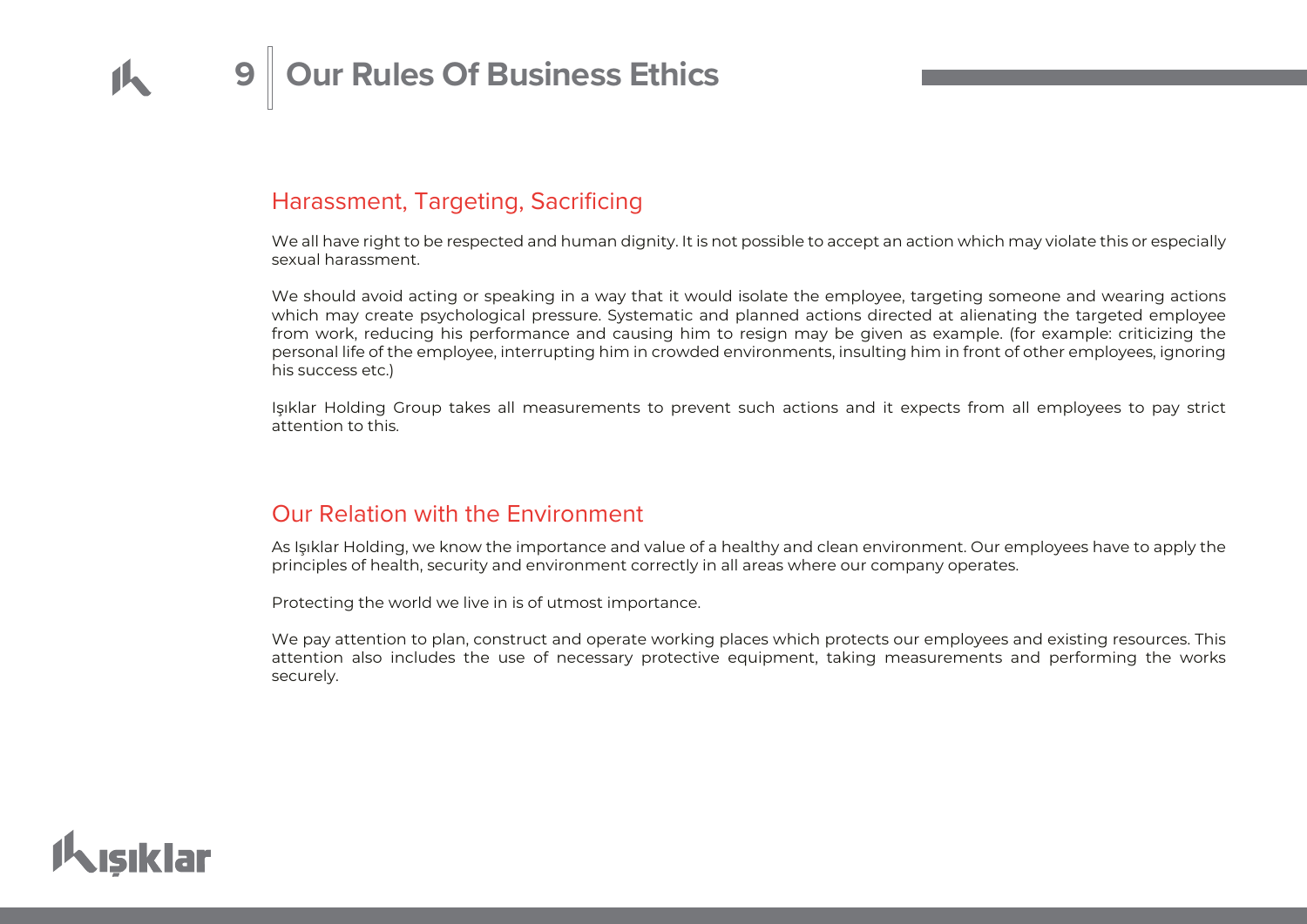# **10 Implementation Of The Rules Of Business Ethics**

### Compliance with Rules of Business Ethics

Employees need to take all precautions in order to prevent possible violation of the rules.

Employees, when they are doubtful about rule violation, has to inform it to their managers or Human Resources Directorate.

Being available for the employees, answering their questions, providing training and consulting is among the assignments of Işıklar Holding Top Management.

Rules of business ethics are reviewed every year in accordance with the technological developments, world and environment conditions, and dynamics of the company and the recommendations of our valued employees.

It is impossible to explain how to implement the above mentioned working principles in every situation we face. Therefore, we may ask ourselves these questions;

Am I doing the best thing?

Is what I have done is appropriate for environment and society?

Will what I have done protect the reputation of my company?

Do not forget that we are a big family. We are an extended family which believes in the love and respect principles between the elders and the minors and whose name is remembered with the moral values it created and shared in line with the principles of our founding chairman. Our name is one of the most important assets of this family. The responsibility to protect and improve this asset belongs to all of us.

Best regards,

**IŞIKLAR HOLDİNG A.Ş.**